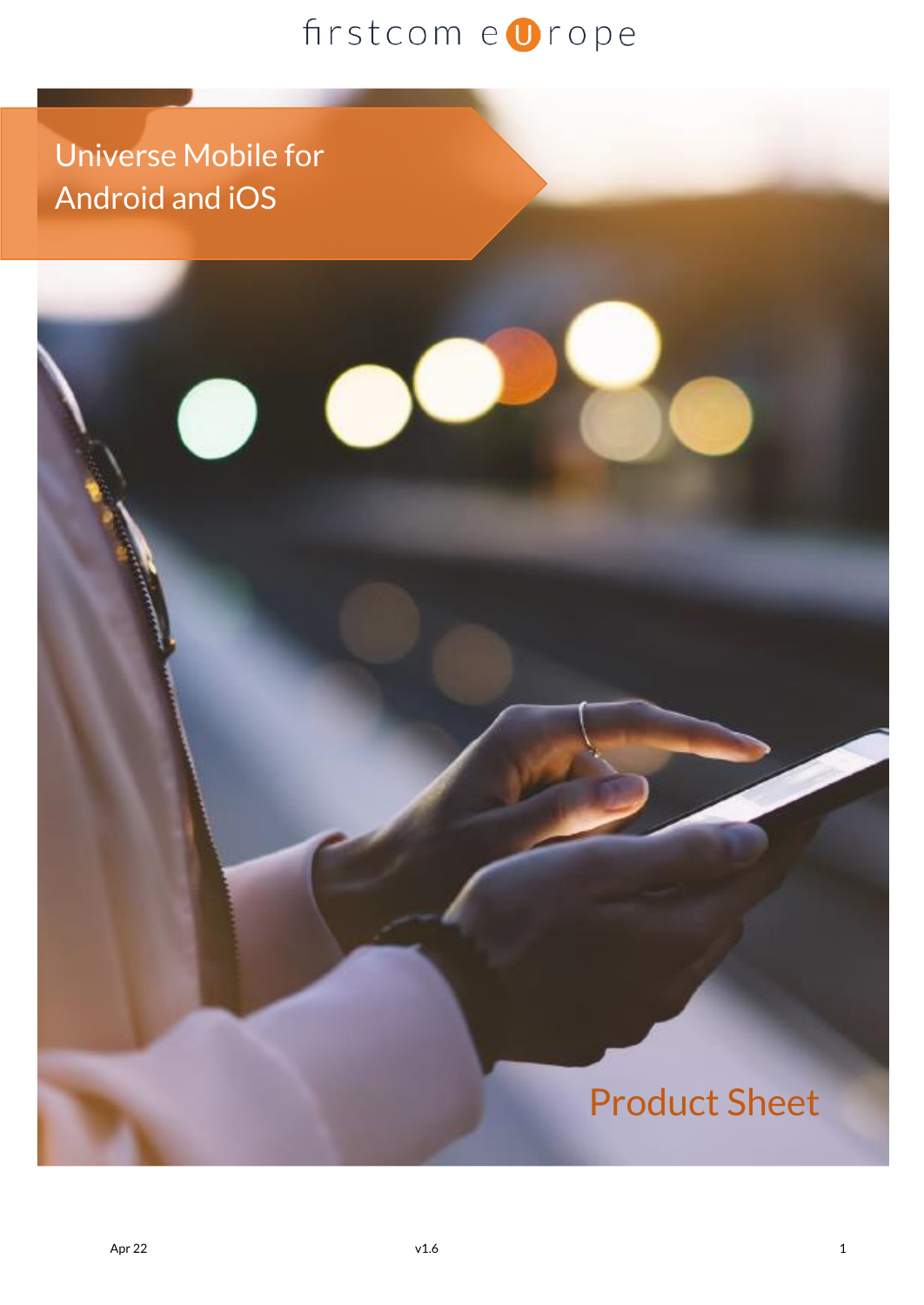## Universe Mobile for Android and iOS Product Sheet

#### 1. Stay in touch easily and conveniently wherever you are

Universe is an advanced unified communications softphone that has been developed by Firstcom Europe, allowing access from fixed desk phones, computers and tablets or mobile phones. Universe for Mobile enables staff to always be within reach, no matter where they are. Mobile devices become a company phone maximizing mobility and keeping costs down, while at the same time, accessing the Universe services that are available on staff computers including Contacts, IVR (Intelligent Voice Routing), attended call transfer, presence and chat. It is convenient to use by simply downloading an app.

#### 2. Chat one-to-one with your colleagues from anywhere.

Easily chat within the app with other Universe users. No need to go to other apps, Chatis conveniently in the within the Universe Application

3. Using one number for all devices, you can answer a voice call from the device you choose; fixed line, computer, or mobile phone.

Your minutes bundle is spread across all devices and there is no restriction on the proportion of minutes you use on each.

So, if you want the convenience of single push button technology, then the business phone may be the right choice for you. If you want to be hands free so that you can use your computer and share screens while on the call, using Universe for Windows and Mac, may be the best option. Alternatively, if you are on the go and want to stay in touch, Universe for Mobile gives you freedom to move around.

#### 4. Cost effective - great call rates and no extra charges

Universe for Mobile is included in the standard Universe subscription, so there are no extra charges. The minutes you use are from those included in your bundle, so you get great call rates within the UK and overseas.

#### 5. Great connectivity - Wi-Fi or 4G

Provided you have an internet connection, whether from Wi-Fi or from 4G mobile, you can use Universe for Mobile. Outside or inside, stay connected. For those that absolutely want to make sure they never miss a call, Universe for Mobile can be set to forward to your native GSM number, on the same phone, for the rare cases where you do not have internet connectivity.

#### 6. Presence - see if your colleagues are already on the phone

If your Quick Dial colleagues are on the phone, you can see this on your mobile handset and delay contacting them. It saves time for you and lets you get on with what you need to do. Alternatively, choose someone else that is free for the call.

#### 7. Personal and Universe Contact Lists

You choose as to whether you want to use the contact list in Universe or alternatively the one that is in your phone for personal use. Both can be used with the touch of a button.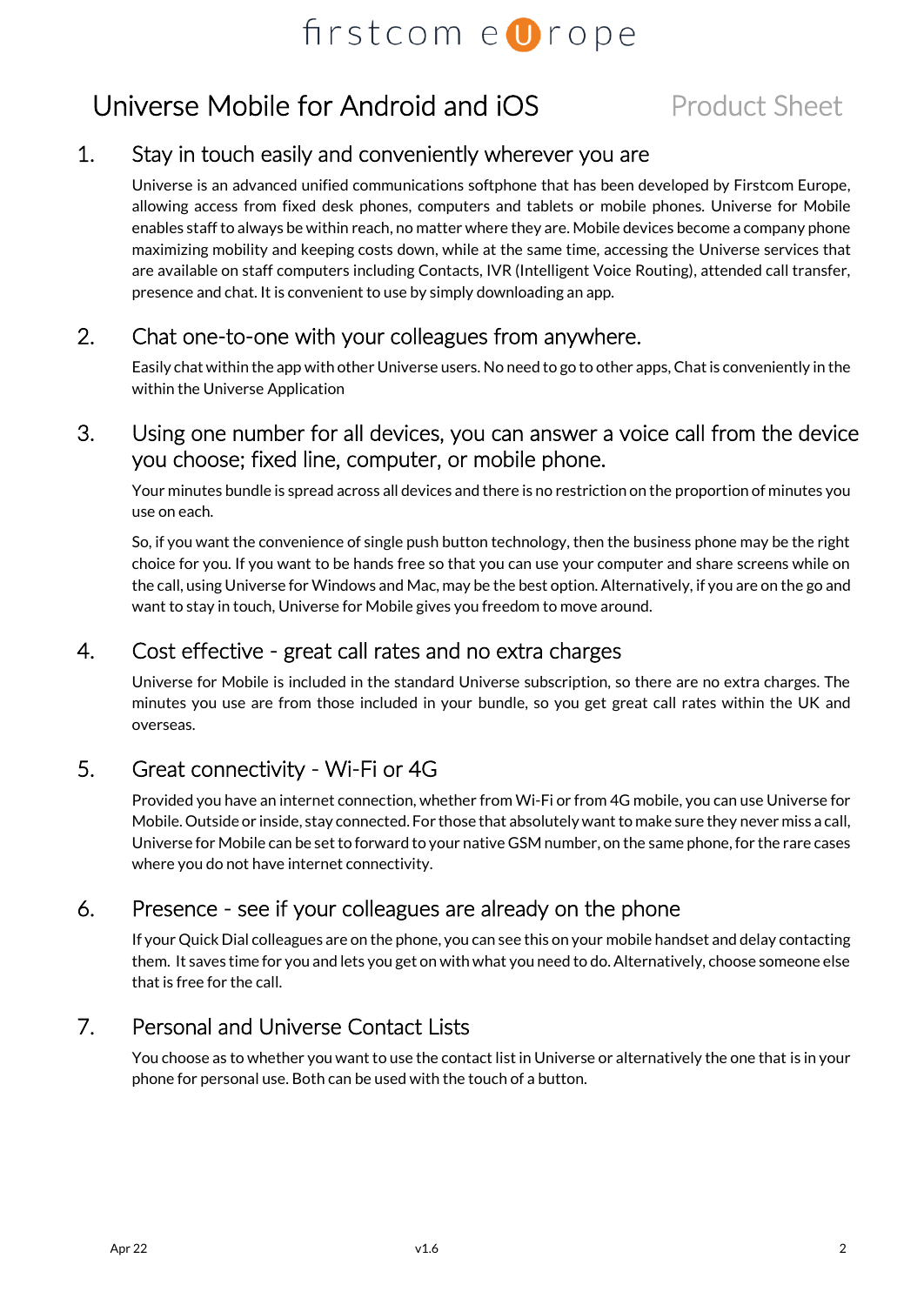#### 8. No need to carry two handsets

Carrying two handsets around is a nuisance for many people. Why bother when you can get two different phone numbers (your personal and your work numbers) on the one phone? They will be charged separately without you needing to lift a finger. Simply select the app and begin calling for business calls or use the native dialer for personal calls.

#### 9. Easy to use functions when you are on a call - conference and transfer

Arranging a multiple person outbound conference call is easy with Universe for Mobile. Just select the Add Call button and dial in whoever you need. Transferring a call where you notify the new recipient of the call "Attended Transfer" or send the call unannounced, "Transfer", is easy with the uncluttered menu.

#### 10. Wide range of in-app functions - from changing your IVR to listening to voicemails

In Universe for Mobile, within the app, you have your favorites list, your calling history, a dial pad, your contacts and many of the administrative functions you have on your computer. Your voice mails for all devices are stored on your mobile where they can be listened to and then deleted. You can switch on or off your different devices and



change the settings for all including call forwarding and ringing time before going to voicemail. You can sign in and out of calling groups and change your IVR (Intelligent Voice Response) from one preset flow to another, no matter where you are.

### 11. Features and Benefits of Universe for Mobile with Firstcom

| <b>FEATURE</b>              | <b>BENEFIT</b>                                                                                                                                                                                       |
|-----------------------------|------------------------------------------------------------------------------------------------------------------------------------------------------------------------------------------------------|
| Work from wherever you want | You use the same number as your fixed business phone and<br>have most of the same functions. Universe for Mobile allows<br>employees to work seamlessly where it is best for them and the<br>company |
| <b>Cost Effective</b>       | Universe for Mobile is included with the standard Universe                                                                                                                                           |
|                             | subscription. Bundled minutes are included and you will enjoy<br>great rates                                                                                                                         |
| Connect from Wi-Fi or 4G    | Access 4G or 5G when you are outside buildings and Wi-Fi<br>when you are inside. Universe for Mobile selects the internet<br>source automatically, giving you great coverage.                        |